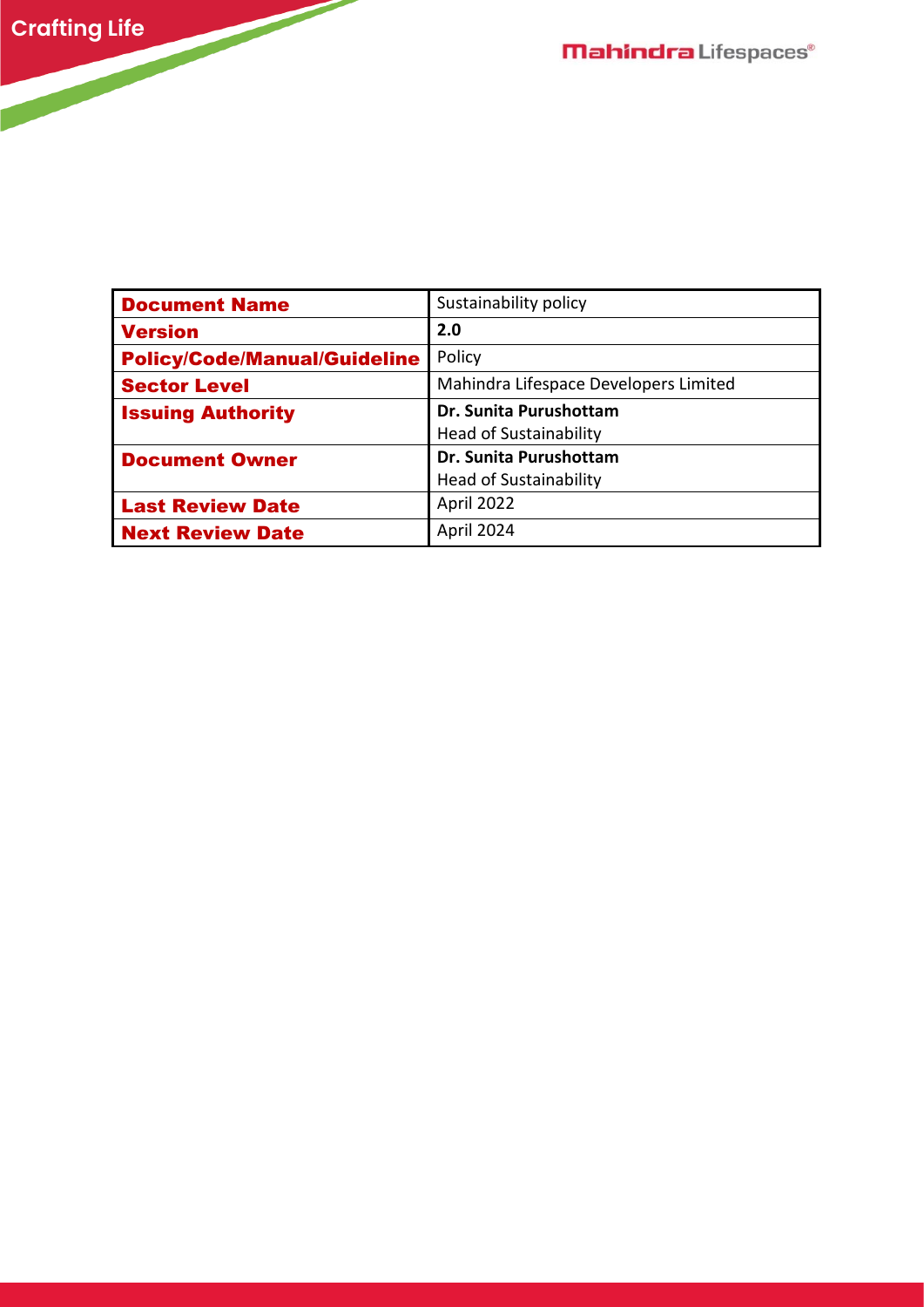# SUSTAINABILITY POLICY

## **Background**

Our mission at Mahindra Lifespaces is **'Crafting Future with environmentally and socially responsible homes and industrial developments'**. Our Sustainability Policy will enable us to realise our mission, create a diverse, responsible work environment and create value for our stakeholders. Mahindra Lifespaces, practises and promotes sustainable urbanisation through an integrated approach to design and project execution that is strongly rooted in environmental and social considerations.

The Sustainability policy is aligned with our other organisational policies around Environment, Health and Safety; Corporate Social Responsibility; Green Supply Chain Management; Quality; Equal Opportunity and our Code of Conduct. It follows the Mahindra Rise principles and Core values, and is aligned to Mahindra and Mahindra Sustainability Framework of

- Building Enduring Business, while
- Rejuvenating the Environment and
- Enabling stakeholders to Rise.

### Scope

This policy shall be applicable to all the levels of organisations across Mahindra Lifespaces and its special purpose vehicles, joint ventures, and subsidiaries. It shall also cover all our associates, vendors, contractors, and partners across all our locations.

## Policy Statement

Mahindra Lifespaces is committed to conduct its business in an ethical and transparent manner throughout its geographical locations, in compliance with the highest principles of governance. Its associates contribute to creating a culture that is inclusive, innovative and diverse which enables us to create value for our investors and customers while, uplifting the lives of community, vendors, and contractors. Environmental, Social, and Governance (ESG) risks and opportunities are assessed and monitored regularly and integrated with enterprise risk management.

#### Sustainable Products

The Company is committed to transforming India's urban landscape through its residential developments under the 'Mahindra Lifespaces' and 'Happinest' brands; and through its integrated cities and industrial clusters under the 'Mahindra World City' and 'ORIGINS by Mahindra' brands. We aim to provide customer delight by ensuring quality delivery on time with due regard to environment and stakeholders in the value chain. We have a 100% certified green portfolio and aspire for platinum IGBC/ GRIHA 4-star rating. Our Standard Operating Procedures (SOPs) guide us in achieving certifications through feasibility assessment, pre-certification at design stage and post certification after project handover. We focus on developing low carbon solutions for our customers through our R&D initiatives on sustainable design, materials, and construction methods. In the long-term, we aspire to create net-zero buildings, where the total energy consumption by a building on an annual basis is equal to the amount of renewable energy generated on site.



Mahindra Lifespace Developers Ltd.

CIN: L45200MH1999PLC118949

Mahindra Towers, 5th Floor, Dr. G. M. Bhosale Marq Worli, Mumbai 400 018, India Tel: +91 22 6747 8600/8601

www.mahindralifespaces.com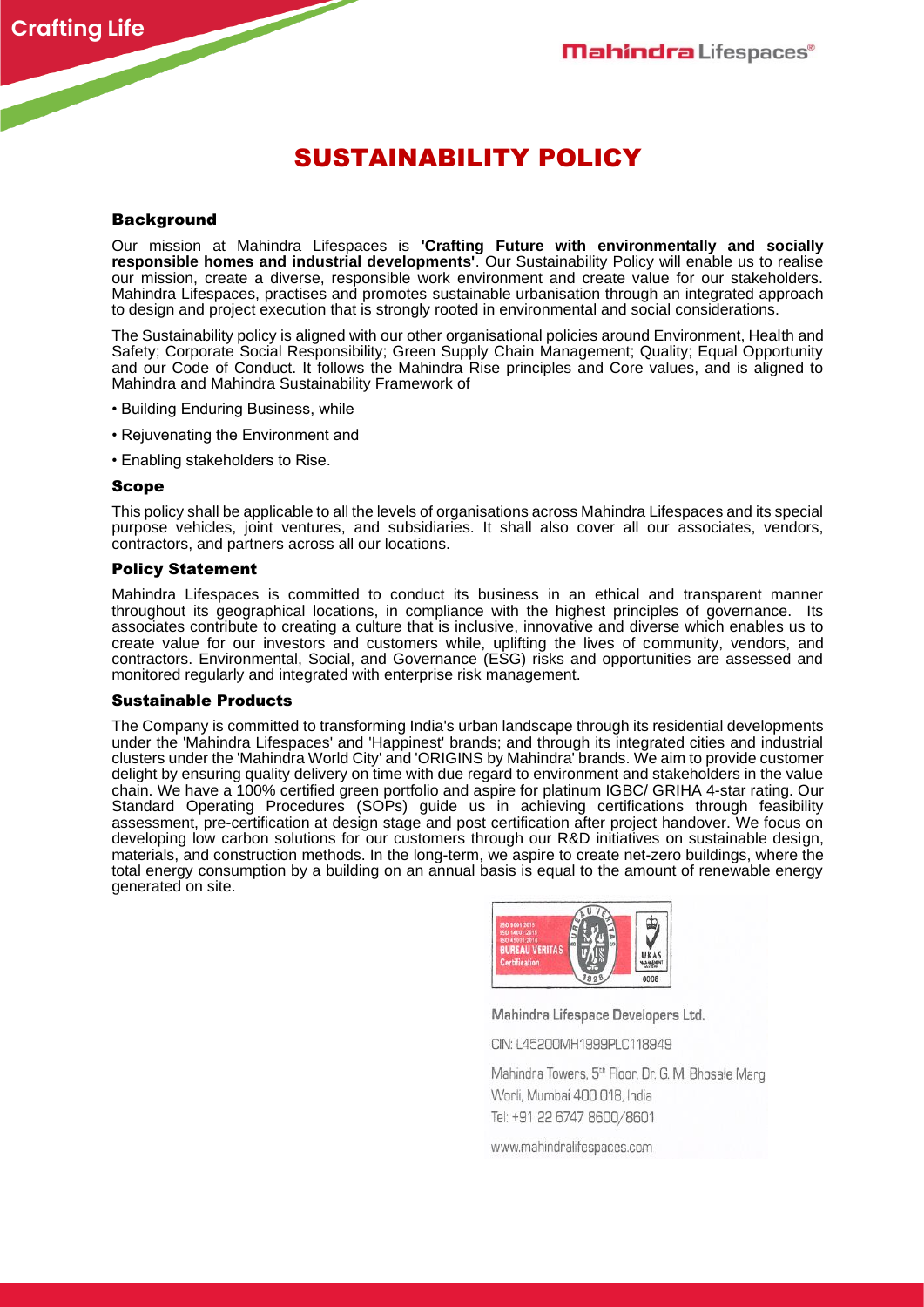# Sustainable Offices

We strive to create a safe, nurturing, and inspiring workplace environment for all our employees and other stakeholders. The commitments to our associates are as follows:

- Safeguarding health and safety of our stakeholders is a priority at Mahindra Lifespaces. We aim to conduct all our operations in a manner that ensures the safety of our employees, consumers, vendors, contractors, visitors, and all other stakeholders.
- **Mahindra Lifespaces is an equal opportunity employer and doesn't discriminate based on race,** religion, caste, gender, age, disability, HIV/AIDS, and any other characteristics. We endeavour to continuously review and update the relevant HR policies.
- We also strive to upgrade the skills of all our employees through training programs, various year-
- **· long engagements and communications.**

We endeavour to make all our office operations single use plastic free and sustainable with respect to energy usage, paper usage and water management. This enables us to drive sustainability through employee actions driven by 'Making Sustainability Personal' (MSP). We have defined policies in place to guide employee actions at our offices across functions.

# Sustainable Sites

We strive towards sustainable construction by leveraging our integrated management system, to ensure:

- **Resource conservation**: Through conscious use of materials, energy efficiency and clean energy, water, and proper waste management - with the long-term goal of making our sites zero waste to landfill, and carbon neutral by 2040.
- **Climate change abatement and pollution mitigation:** Through various measures to adopt low carbon techniques and prevent pollution and protect community and site workers.
- **Biodiversity conservation**: To expand our footprint in synergy with the ecological footprint. Contractual worker welfare - through various site programs that focus on health and safety, skills, and recreational activities.
- **Sustainable supply chain**: Through training programs for the vendors/suppliers on sustainability; building stringent pre-qualification criteria and integrating sustainability in general contractual conditions.
- **Sustainable technology**: We are committed to the adoption of state-of-the art technologies in the sector, to ensure sustainable operations of our project sites.
- **EX Compliance:** We encourage our contractors, vendors, suppliers, service providers, and transporter to ensure compliance with applicable legal and other requirements that have a significant impact on health, safety, and environment



Mahindra Lifespace Developers Ltd.

CIN: L45200MH1999PLC118949

Mahindra Towers, 5<sup>th</sup> Floor, Dr. G. M. Bhosale Marq Worli, Mumbai 400 018, India Tel: +91 22 6747 8600/8601

www.mahindralifespaces.com